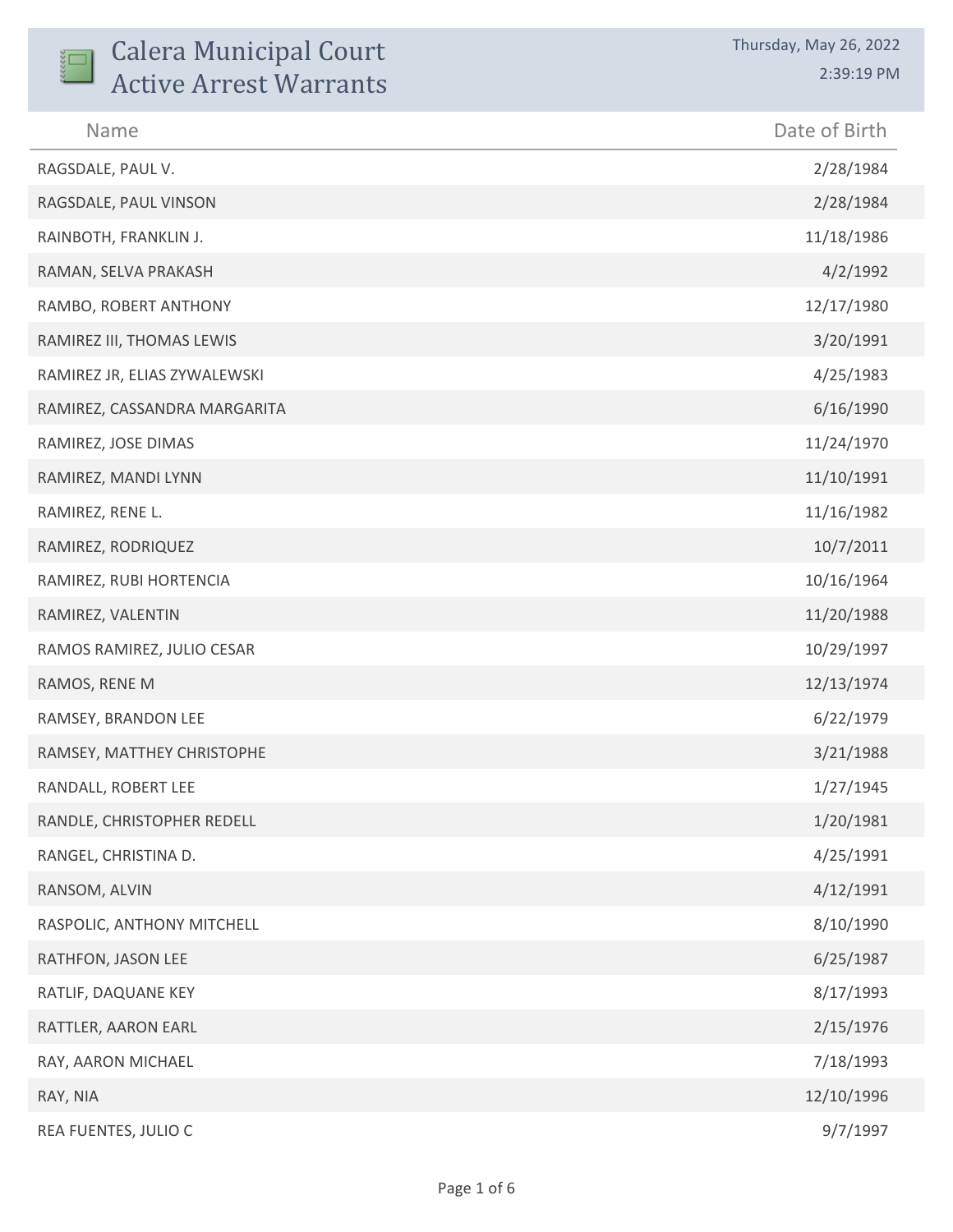| Name                      | Date of Birth |
|---------------------------|---------------|
| RECORD, JAY A.            | 12/15/1959    |
| REDWINE, VERNON H.        | 3/7/1974      |
| REDWINE, VERNON HOWARD    | 3/7/1974      |
| REED, BRIGITTE S.         | 12/14/1990    |
| REED, DERRICK NIGEL       | 2/4/1964      |
| REED, MARVIN EUGENE       | 6/7/1965      |
| REEDER, COLTON C.         | 5/12/1989     |
| REESE, DANNY RAY          | 6/25/1970     |
| REEVES JR, THOMAS EDWARD  | 6/22/1989     |
| REEVES, WRAY PHILLIP      | 8/21/1989     |
| REID, ROBYN L.            | 4/26/1971     |
| REINERI, CHRISTIAN        | 6/27/1995     |
| RELEFORD, WILLIAM WESLEY  | 12/3/1987     |
| RENFRO, CAROL ANN         | 9/27/1962     |
| RENFRO, JAMES CLIFFORD IV | 8/31/1992     |
| RENO-BANKSTON, MICHELENE  | 10/12/1994    |
| RESPRESS, TORI LEE        | 12/9/1997     |
| REY BOL, CESAR ARMANDO    | 4/11/2001     |
| REYES RAMIREZ, CHARLY O   | 6/28/1996     |
| REYES, ANAIZ MALENE       | 11/21/1991    |
| REYES, JAIME              | 7/12/1984     |
| REYES, JAVIER SOTO        | 5/4/1980      |
| REYNA-GUEL, CARLOS        | 9/2/1990      |
| REYNOLDS, ANGELA MARIE    | 3/3/1978      |
| REYNOLDS, AUSTIN JAMES    | 4/20/1999     |
| REYNOLDS, JENNIFER N.     | 4/15/1986     |
| REYNOLDS, MARY LOU        | 5/14/1964     |
| REYNOLDS, ORRIS W         | 2/19/1953     |
| RHODES, JOHNNY RAY        | 4/29/1990     |
| RICE, JADA CHEYENNE       | 11/11/1993    |
| RICHARDSON, AMANDA M.     | 7/21/1980     |
| RICHARDSON, TROYAN TRELL  | 5/24/1969     |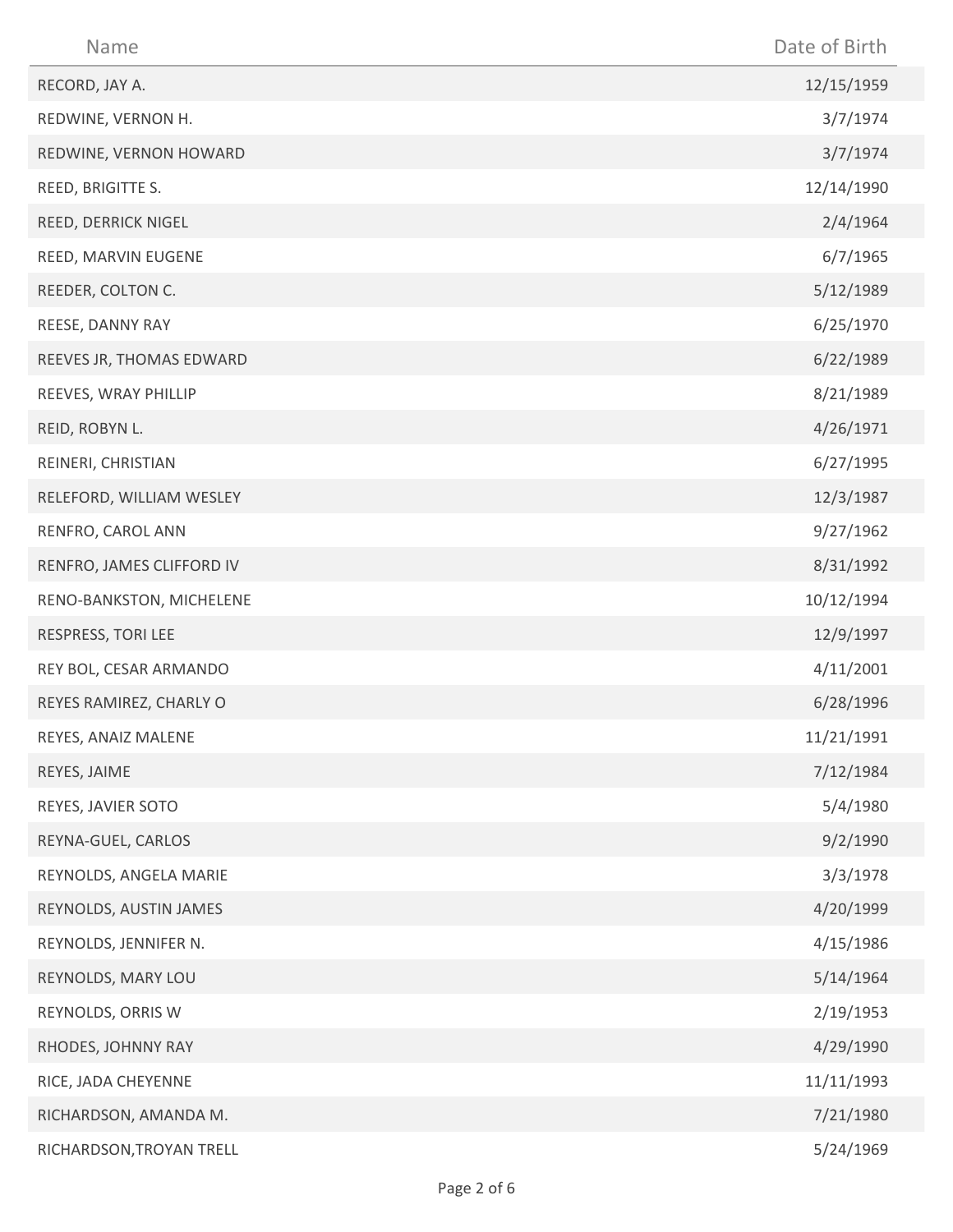| Name                             | Date of Birth |
|----------------------------------|---------------|
| RICHMOND, WILLIAM DUANE          | 8/8/1961      |
| RIDDICK, DERWIN AL.              | 5/8/1981      |
| RIGG, BRYAN GARRETT              | 10/8/1963     |
| RIGGS, REGINALD BRIAN            | 10/1/1972     |
| RINGER, BESSIE N.                | 11/7/1939     |
| RIOS, EDDIE R.                   | 11/3/1986     |
| RIOS, RYAN CHRISTOPHER           | 5/18/1986     |
| RIOS, TORRES                     | 8/29/1998     |
| RIPPLE, JAMES VINCENT            | 3/9/1988      |
| RITCHIE, DALTON DWAIN            | 11/6/2001     |
| RIVAS, MIGUEL                    | 3/6/1970      |
| RIVERA CASTILLO, JORGE E         | 1/9/1995      |
| RIVERA RODRIGUEZ, CARLOS EDUARDO | 6/18/2000     |
| RIVERA, CHRIS                    | 1/24/1984     |
| RIVERA, CONSUELO TORRES          | 3/23/1982     |
| RIVERA, LATRICE                  | 10/10/1977    |
| RIVERA-DIAZ, ANGEL ARIEL         | 7/30/1991     |
| ROBBINS, JERRY FERNEAL           | 6/19/1975     |
| ROBBINS, NATASHA K.              | 6/15/1984     |
| ROBERSON, KENDLYN MARKEE         | 4/30/1993     |
| ROBERSON, SHANDRICK DEVAUGHN     | 8/20/1974     |
| ROBERTS, CHRISTINA DAWN          | 4/1/1986      |
| ROBERTS, PATRICK DEEN            | 9/21/1975     |
| ROBERTS, REBECCA LYNNE           | 9/5/1984      |
| ROBERTS, ROSHANE DEMARE          | 3/13/1978     |
| ROBERTS, TONIA LYNN              | 3/23/1977     |
| ROBERTSON II, RANDALL PATRICK    | 10/11/1994    |
| ROBERTSON, CORY LYNN             | 1/16/1990     |
| ROBERTSON, JESSICA HOPE          | 10/22/1995    |
| ROBERTSON, NATAILE               | 10/11/1977    |
| ROBIDOUX, MARGARET               | 1/10/2000     |
| ROBINSON, DARION D.              | 6/25/1992     |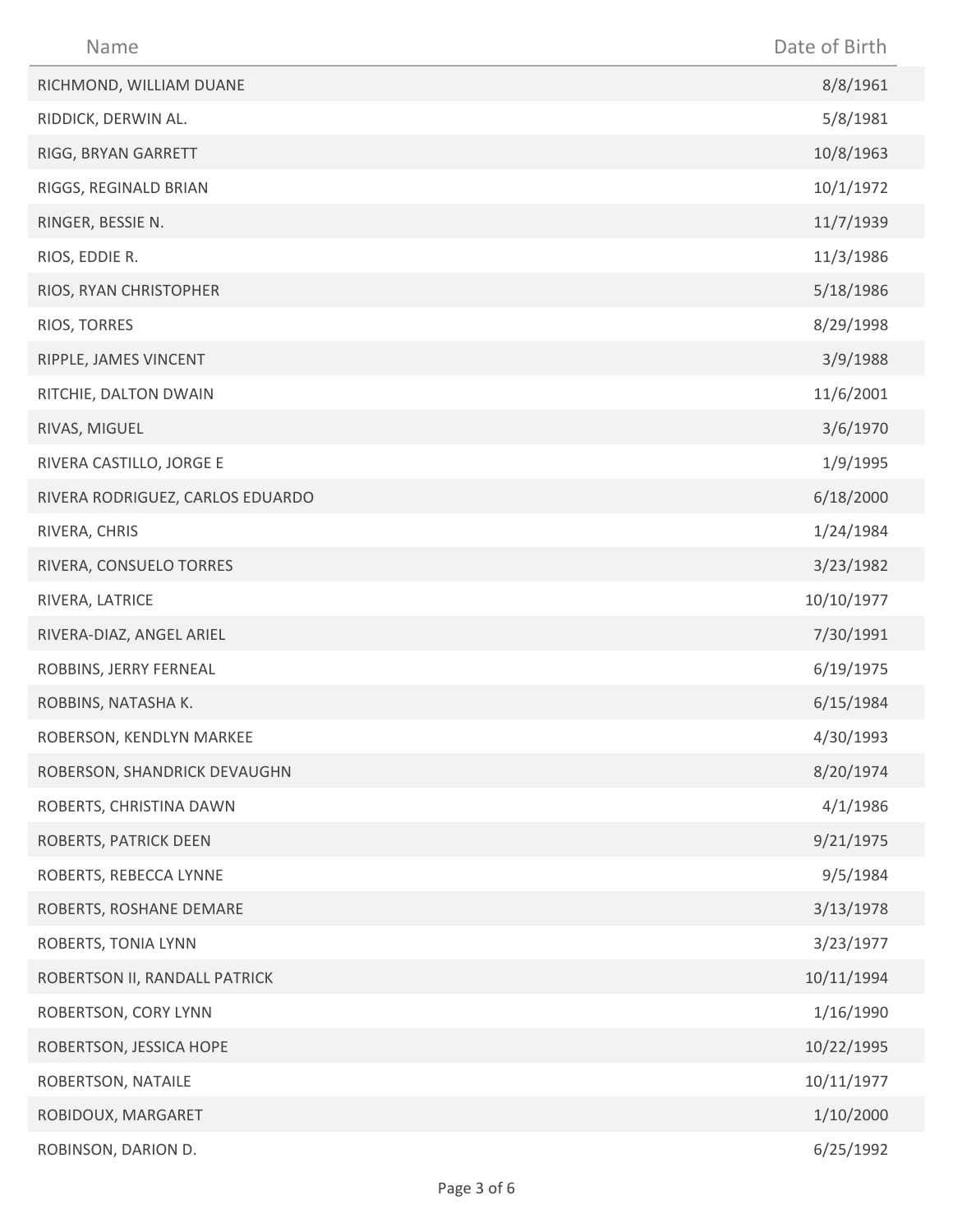| Name                           | Date of Birth |
|--------------------------------|---------------|
| ROBINSON, DOMINIC DESHUN       | 11/26/1984    |
| ROBINSON, JEFFREY WINSLOW      | 12/16/1968    |
| ROBINSON, JOHNNIE MARLIN       | 3/4/2029      |
| ROBINSON, LACHELLE M           | 8/5/1991      |
| ROBINSON, MICHAEL SHAWN        | 4/15/1979     |
| ROBINSON, MICHAEL WAYNE        | 6/21/1985     |
| ROBINSON, MICHEAUX LUCAS       | 10/9/1983     |
| ROBINSON, PHILLIP DOUGLAS      | 10/9/1978     |
| ROBINSON, TIMMOTHY LEROY       | 12/20/1984    |
| ROCKEYMOUTAIN, REBEKAH GRAE    | 10/13/1988    |
| RODGERS, ASHLEY JAVETTE        | 1/18/1989     |
| RODGERS, JERRY DON             | 11/28/1955    |
| RODRIGUEZ JR, CARLOS CRUZ      | 8/7/2001      |
| RODRIGUEZ, APRIL M.            | 1/17/1989     |
| RODRIGUEZ, BRYAN J             | 12/29/1995    |
| RODRIGUEZ, DEBORAH             | 2/4/1989      |
| RODRIGUEZ, EVA YAZMIN          | 4/21/1985     |
| RODRIGUEZ, GERARDO             | 10/19/1990    |
| RODRIGUEZ, GODOALFREDO         | 1/25/1983     |
| RODRIGUEZ, JAZMIN A.           | 12/1/1985     |
| RODRIGUEZ, JOSE G              | 12/12/1980    |
| RODRIGUEZ, JOSE MARTINEZ       | 9/27/1991     |
| RODRIGUEZ, MARIA D.            | 11/21/1981    |
| RODRIGUEZ, MARK A.             | 3/30/1982     |
| RODRIGUEZ, MICHAEL A.          | 11/28/1968    |
| RODRIGUEZ, ROBERTO             | 9/21/1981     |
| RODRIGUEZ, ROJAS CLAUDIO       | 10/31/1976    |
| RODRIGUEZ-MALDONADO, RIGOBERTO | 1/12/1995     |
| RODRIQUEZ, LETICIA             | 4/24/1967     |
| ROEL, RICKY                    | 9/6/1993      |
| ROJAS, JOSE ARTURO             | 7/27/1986     |
| ROMAGUERA, OSCAR RYAN          | 4/26/1990     |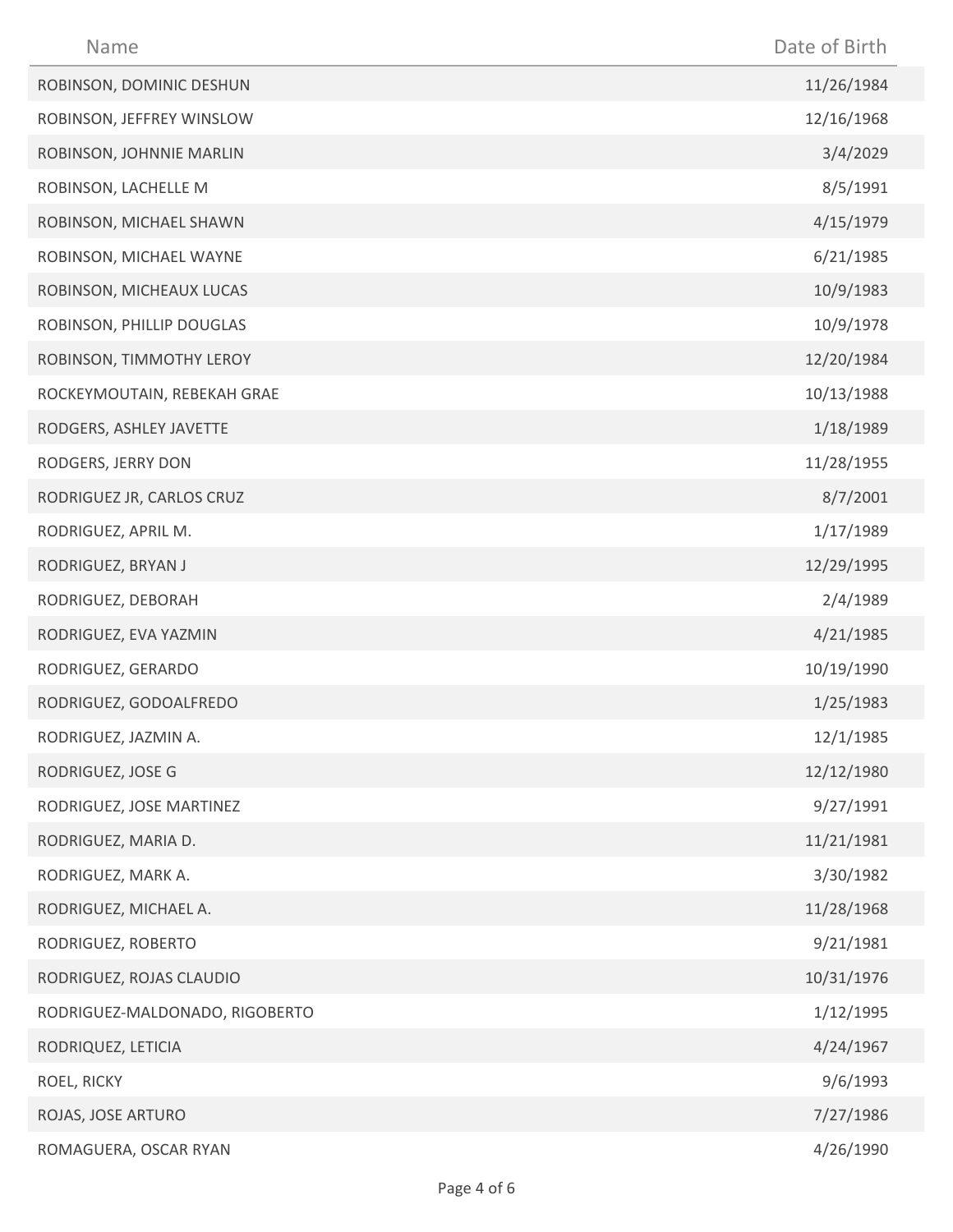| Name                           | Date of Birth |
|--------------------------------|---------------|
| ROMAN, JUAN                    | 12/10/1968    |
| ROMERHAUSEN, TIFFANY ANN       | 6/17/1986     |
| ROMERO, ARTURO                 | 9/22/1993     |
| ROMERO, ISAAC                  | 6/23/1997     |
| RONEY, DE-SHAWN D.             | 5/15/1984     |
| ROQUE SANDOVAL, FRANCISCO      | 12/25/1986    |
| ROSALES FERRERA, FREDY ORLANDO | 9/12/1997     |
| ROSALES, DIEGO DOMINGO         | 8/4/1997      |
| ROSALES, GUSTAVO OMAR          | 7/20/1991     |
| ROSALES, RAMON T.              | 5/11/1955     |
| ROSALES, SYLVIA ANN            | 6/18/1965     |
| ROSE, FARIS                    | 12/23/1959    |
| ROSS, CRYSTAL RENEN            | 7/31/1988     |
| ROSS, DANNY LAMARR             | 12/24/1978    |
| ROSS, GEORGIE MARIE            | 8/26/1969     |
| ROSS, JEFFREY DEWIGHT          | 6/4/1977      |
| ROSS, KEVIN DEMOND JR          | 7/9/1996      |
| ROSS, OMAR KALIPH              | 9/9/1981      |
| ROSS, WILLIAM JABRANDON        | 4/30/1988     |
| ROTH, WAYNE E. II              | 7/6/1976      |
| ROTH, WAYNE EDWARD II          | 7/6/1976      |
| ROUDEBUSH, JUSTIN TIMOTHY      | 12/9/1983     |
| ROUMILLAT, KENNETH J.          | 9/4/1979      |
| ROUNDTREE, LARRY EUGENE        | 2/2/1978      |
| ROWEN, CHRIS JAMES             | 2/16/1987     |
| ROWLAND, BRADLEY C.            | 7/3/1991      |
| ROWLAND, TARA M                | 7/4/1977      |
| ROWLAND, TRAVIS GLENN          | 6/1/1975      |
| ROYAL, LATITSHA MARRIS         | 10/25/1975    |
| ROYAL, LATITSHA T.             | 10/25/1975    |
| ROYAL, TAYLOR                  | 10/2/1994     |
| RUBICANBABB, JILLISE MARIE     | 5/31/1988     |